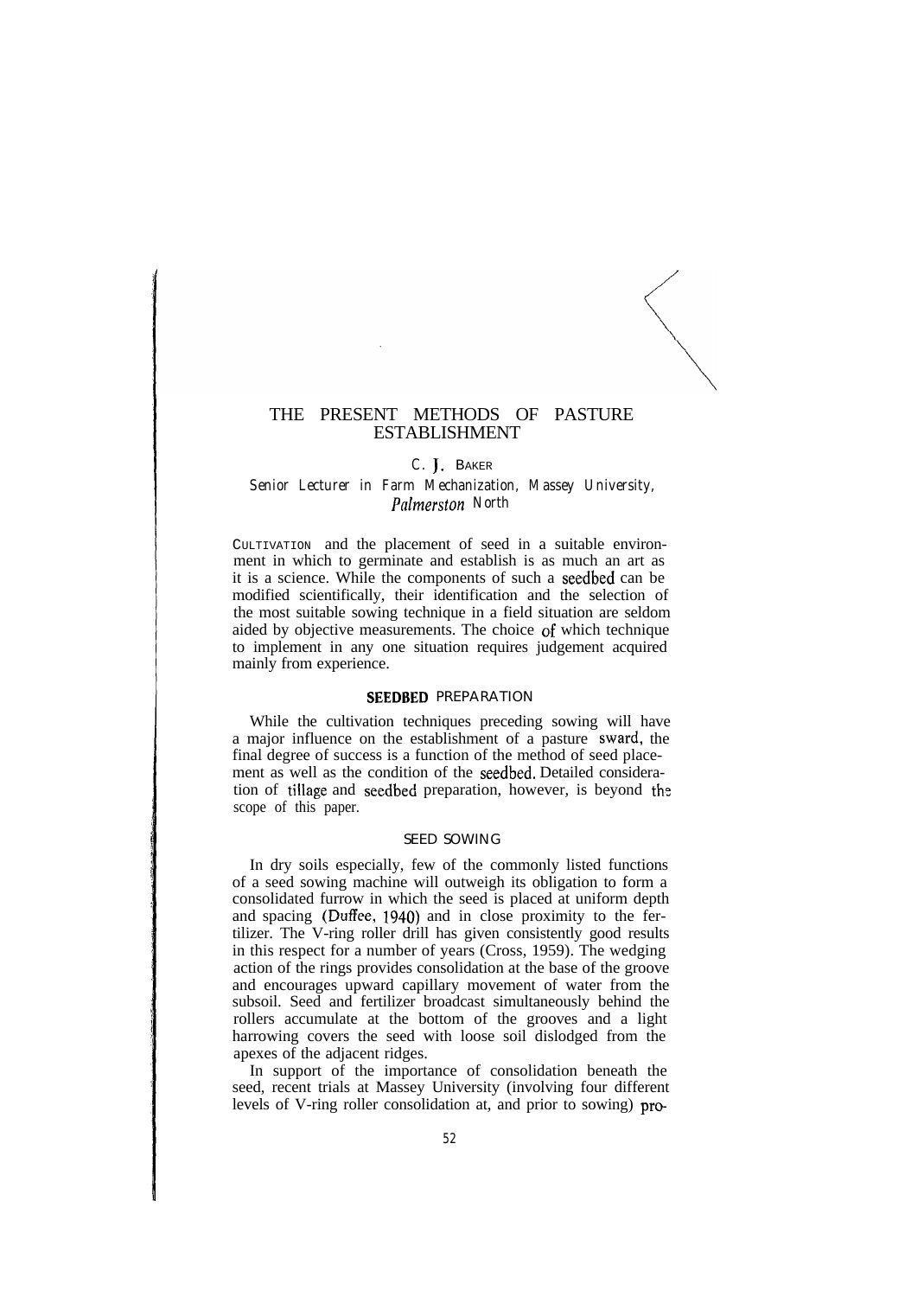|                                    | 15 Ib Seeding Rate/ac |                  | 30 Ib Seeding Rate/ac |                     |  |
|------------------------------------|-----------------------|------------------|-----------------------|---------------------|--|
|                                    | <b>Plants/sq.</b> ft  | b D.M. Yield/ac! | Plants/sq. ft         | Ib $D.M.$ Yield /ac |  |
| <b>SPRING SOWN</b>                 | days)<br>'14          | $(40 \, days)$   | days)<br>(14          | $(40$ days)         |  |
| Broadcast<br>1000<br>1.1.1         | 72                    | 229              | 98                    | 271                 |  |
| V-ring roller drill<br>$\ldots$    | 120                   | 549              | 177                   | 695                 |  |
| Grain drill $3\frac{1}{2}$ in rows | a3                    | 759              |                       |                     |  |
| <b>AUTUMN SOWN</b>                 | 14<br>days)           | (71<br>days)     | days)<br>(14          | (71 days)           |  |
| Broadcast<br>1.1.1.1               | 44                    | 406              | 79                    | 494                 |  |
| V-ring roller drill<br>$\cdots$    | 93                    | 511              | 151                   | 1,033               |  |
| Grain drill $3\frac{1}{2}$ in rows | 93                    | 692              | 151                   | 1.089               |  |

## TABLE 1: EFFECT OF METHOD OF SOWING ON **ESTABLISHMENT AND** YIELD OF **RYEGRASS**  $\frac{6}{5}$ AND CLOVER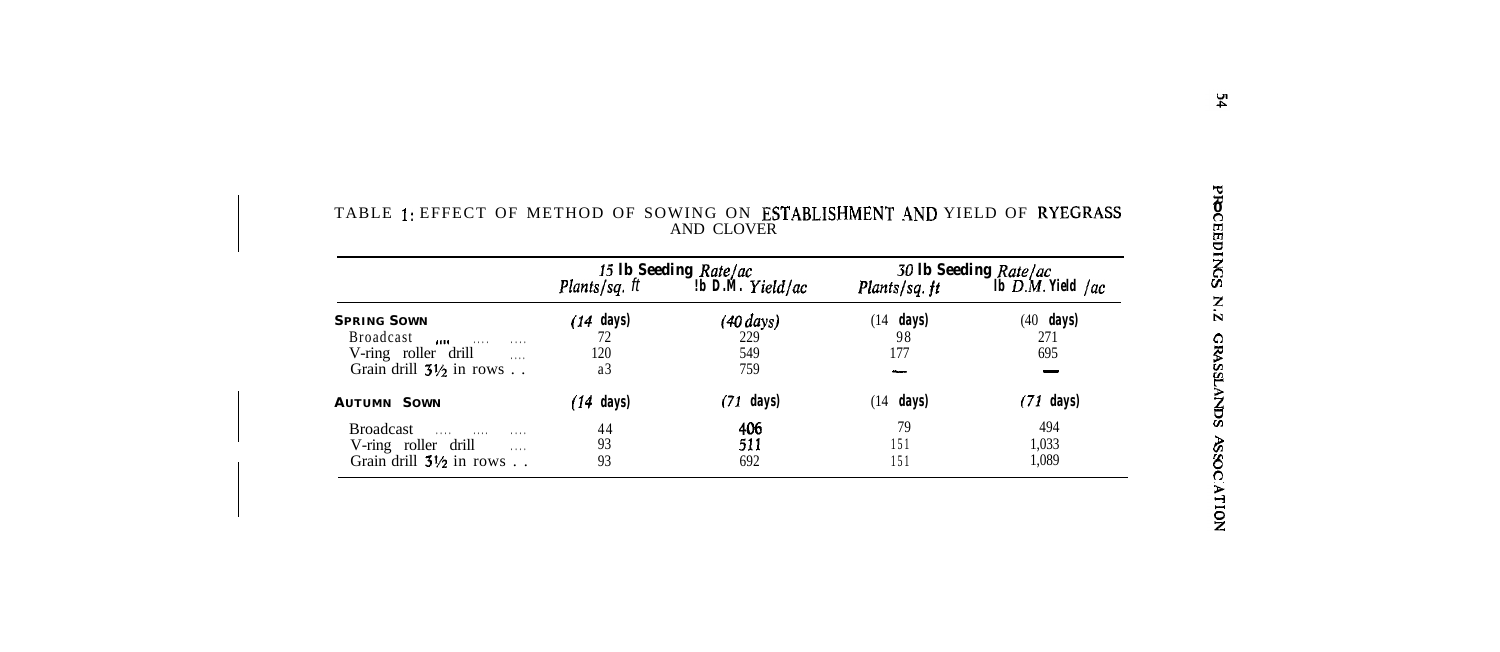## **METHODS OF PASTURE ESTABLISHMENT 5 3**

duced significantly greater yields of timothy and perennial ryegrass in the tractor wheel marks on top of the rolling than in any of the rolled treatments themselves.

Modified Cambridge rollers have also found a diversified use with seedboxes, but suffer slightly through insufficient precision in directing the broadcast seed and fertilizer to the bottom of the more shouldered grooves.

Split coulter attachments for some hoe coulter drills allow the 3 to  $3\frac{1}{2}$  in. row spacing common with roller drills, but with less precise placement. Nevertheless, where moisture has not been limiting, establishment by such machines has given worthwhile results in the past and has the advantage that the attachments are a small capital item in addition to a grain drill.

It appears that any notable movement towards the use of more concentrated fertilizers will need to be accompanied by the provision of machines capable of separate placement of this fertilizer up to 2 in. from (usually below) the seed. Intimate contact between the two can induce loss of germination from salt effects, especially in dry soils (Carter, 1967).

The broadcasting of seed on to seedbeds not pressed to shape by a V-ring roller usually falls far short of precision placement, depth control and fertilizer location. Subsequent harrowing or rolling does little to alleviate this inadequacy and heavier seed rates seldom offset the initial deficiencies (Table 1, from Cross, 1959, and M. W. Cross, unpublished data). These results indicate that even the heavy rate  $(30 \text{ lb/ac})$  broadcast failed to produce as much as either of the precisely sown light rates  $(15 \text{ lb/}$ ac) in either spring or autumn sowing. In addition, the technique is open to the problems arising from inherent variations between machines commonly used for broadcasting in wide bouts.

Other factors, of course, may preclude the use of one or another type of semi-precision implement. Damp soil at the time of sowing will often adhere to the rings of rollers, while wind, slope, bumps, stones and humidity can influence distribution from broadcast seeders and roller drills alike. Depth of sowing of pasture seeds varies with the species, but is normally considerably shallower than for most other crops. Arndt (1965), in simulated conditions, found that depths of sowing in the ratio of 1:2: 3 created a mechanical impedance at all levels of moisture content in the ratio 1:1.75:2.50. Thus, seeds set at  $1 \frac{1}{2}$  in. depth were faced with  $2\frac{1}{2}$  times as much resistance as those set at  $\frac{1}{2}$  in. From these results, he suggested that serious consideration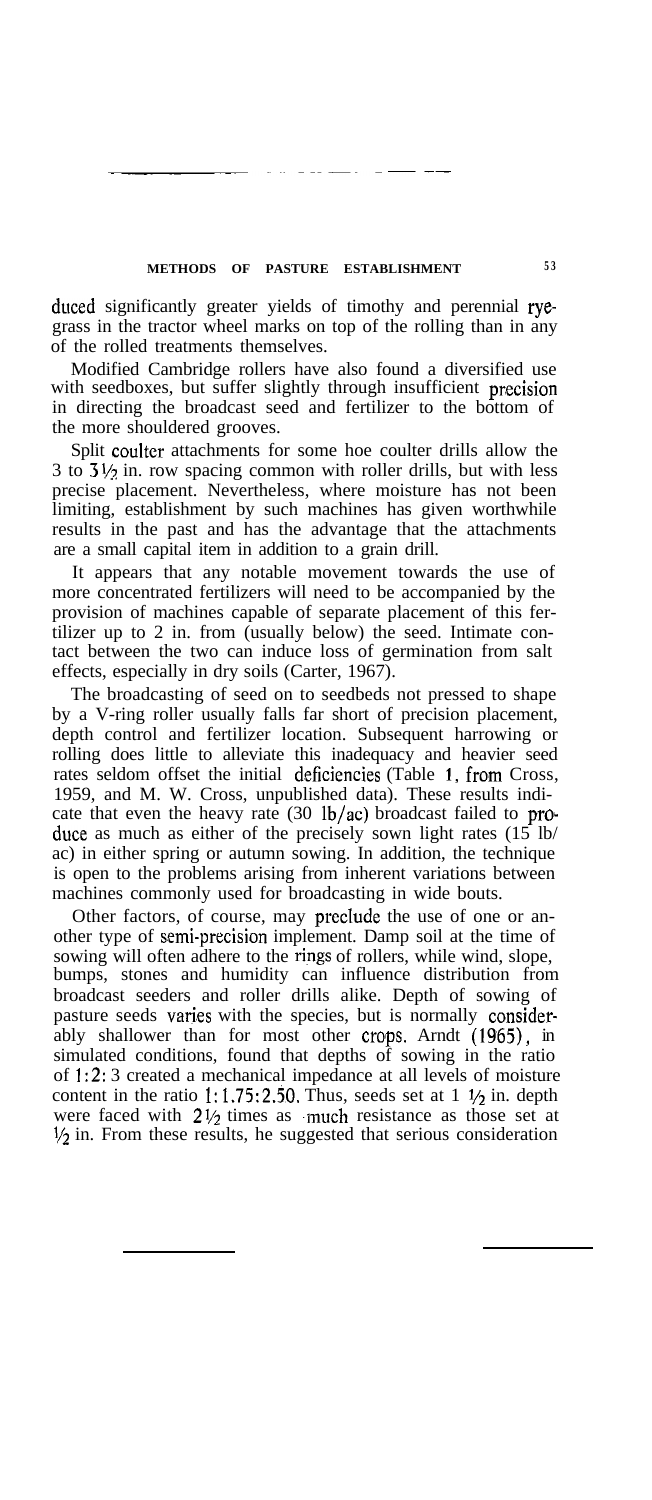## METHODS OF PASTURE ESTABLISHMENT 55

 $-1$ 

should be given to shallow planting as a means of escape from mechanical impedance problems where they existed.

A number of other factors may override the methods and machinery used in seedbed preparation and sowing. Amongst these, few will have more pronounced effects than the species of seeds sown and the relative proportions of one to another in a mix (Brougham, 1954a, c, d) . Brougham (1954b) also demonstrated the importance of management in the early stages of growth in relation to establishment, but further consideration of these aspects is beyond the scope of this paper.

#### **SURFACE SEEDING**

The introduction of suitable herbicides, the uncertainty of world animal produce markets, and the appearance of improved machines have all led to a recent rekindling of interest in methods of seeding directly into, and on to undisturbed seedbeds. The various practices have as their aims:

- (1) Complete renewal of the vegetative cover  $-$  e.g., establishment of pasture from fed-off crop stubble, a cereal crop from pasture, or any crop or pasture from virgin land.
- (2) Changing the botanical balance of a pasture sward. This normally involves the introduction of a species more suited to a particular part of the growing season, or to animal performances.

Amongst the advantages of surface seeding into turf is the type of seedbed many of these physically undisturbed soils offer. For example, structure, consolidation and smoothing are very often nearly ideal, while ground moisture supply as a function of consolidation can be expected to be at a maximum also. Fertility is subject to local conditions and is easily modified, while aeration can be marginal or even inadequate, depending on the history of the existing sward and the drainage characteristics of the underlying soil.

## **DRILLING MACHINERY**

It has become increasingly apparent that one of the major and most influential variables in such establishment techniques is the method and machinery used in drilling the seed. Machinery development, to date, has enabled successful application of this technique to be undertaken, but the collection of fundamental de-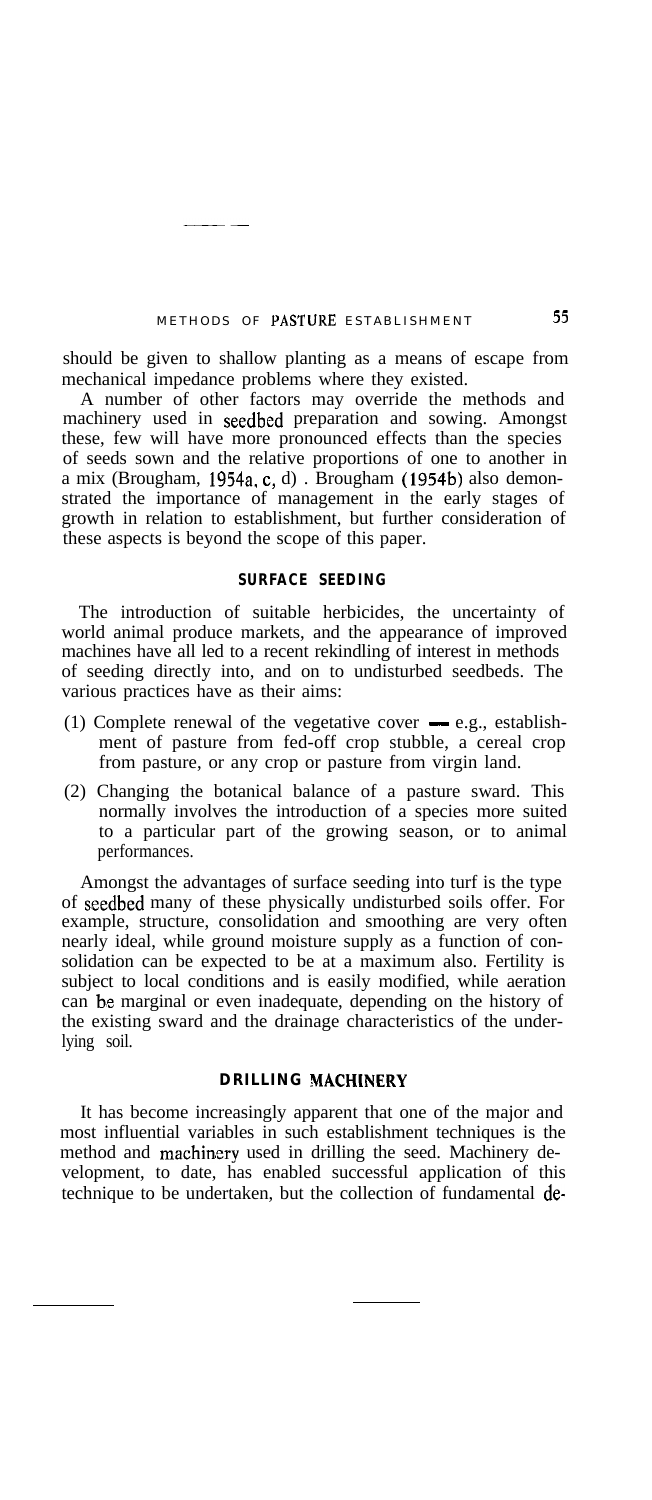## *56* PROCEEDINGS N.Z. GRASSLANDS ASSOCIATION

sign data has been notably lagging behind the wealth of relevant chemical and agronomic information collected in a relatively short time. Research so far has yielded few quantitative data on which to make categorical statements concerning the place and likely success of the various techniques available (Charles, 1962; B. Dangol, unpublished data). Recent work in New Zealand and elsewhere shows hope of collecting some of the much needed fundamental data.

It is important to recognize that all surface seeding techniques are "short-cut" by design and are therefore less tolerant of suboptimal techniques and conditions than is the case with conventional seedbed preparation and sowing. In this respect, it is unfortunate that favourable climatic conditions at the time of drilling in many areas of New Zealand have produced flatteringly good results from some otherwise poor techniques of establishment. Only when the weather is not kind are the flaws of these techniques demonstrated; and, even then, failure of a crop is often put down to other factors,

It is necessary to make the distinction between requirements of techniques with and without the aid of a chemical herbicide. The latter practices normally fall into the category of oversowing or overdrilling.

## OVERSOWING

Oversowing (surface broadcasting of seed) is to be discouraged except where passage of land vehicles is impossible or not economically feasible. Promising results with inoculated clovers were reported by During et al. (1963) on stony yellow-brown loams near Te Anau, and pre- and post-seeding surface disturbance by harrows, discs or stock will normally assist in establishing the desirable species, but it can seldom be considered a precision placement technique. Cross. and Glenday ( 1956) demonstrated this with short-rotation ryegrass (Table 2).

TABLE 2: EFFECT OF SEED PLACEMENT IN AN UNDISTURBED SEEDBED

|                                                       |           |                 |              | $H_1$ Plants/sq. yd | <b>Number</b> Of <b>Established</b><br>$14$ days $42$ days |
|-------------------------------------------------------|-----------|-----------------|--------------|---------------------|------------------------------------------------------------|
| Broadcast<br>1111<br>Overdrilling:                    |           | $\cdot$ $\cdot$ | 1111         | 6                   | 36                                                         |
| Hoe coulters, 7 in. rows<br>Disc coulters, 7 in. rows | 1.1.1<br> |                 | $\cdots$<br> | 221<br>186          | 228<br>207                                                 |

-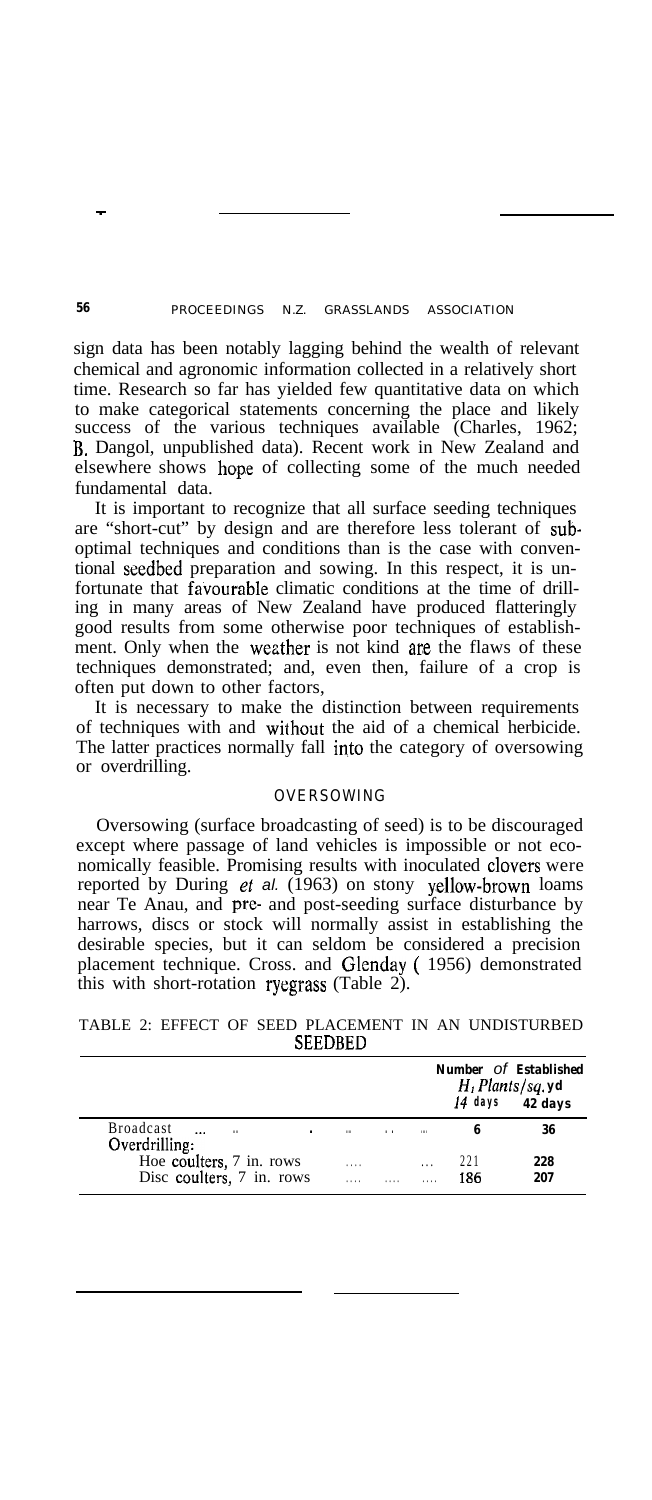# METHODS OF PASTURE ESTABLISHMENT 57

#### OVERDRILLING

The requirements for successful overdrilling in New Zealand were listed by M. W. Cross (unpublished data)

- ( 1) The drilling machine should leave a plant-free track, 1% in. to 2 in. wide and of uniform shallow depth through all types of vegetative cover and soil conditions.
- (2) It should open the furrow continuously from one end of the field to the other with individually mounted coulters.
- (3) It should distribute seed and fertilizer uniformly along the furrow at the required rates and deal with a wide range of seeds.
- (4) Loose or standing surface vegetation and roots or stones should not cause blockages or damage.
- (5) If possible, the seed should be covered with soil and the machine should have a reasonably high working speed.

ln addition, he stressed the need for hard grazing or mowing prior to drilling and the desirability of performing the operation in autumn rather than spring to reduce competition further (especially from clovers) and ensure an adequate moisture supply to the surface soil layers. Time of sowing in difficult yellowbrown loams was shown by Cullen (1965) to be also of great importance when oversowing.

The seed is covered by the use of light harrows or individual chains (or similar devices) behind each drill coulter.

## DIRECT DRILLING

When herbicides are used in conjunction with the drill, they largely replace the latter's mechanical obligation to remove competition, and thereby alter the shape of the seed groove required. Competition for most nutrients and moisture from the suppressed or desiccated plants in the vicinity of the introduced species is eliminated. Light may still be restricted, at least until the new shoots emerge through the dead canopy, and it is possible that decomposition of this vegetation may temporarily reduce levels of available soil nitrogen to the detriment of the introduced species (L. W. Blackmore, pers. comm.).

It appears that the introduced seed requires only a relatively narrow vertical slot in which to germinate. However, it is not yet clear what the specific physical requirements of this slot are.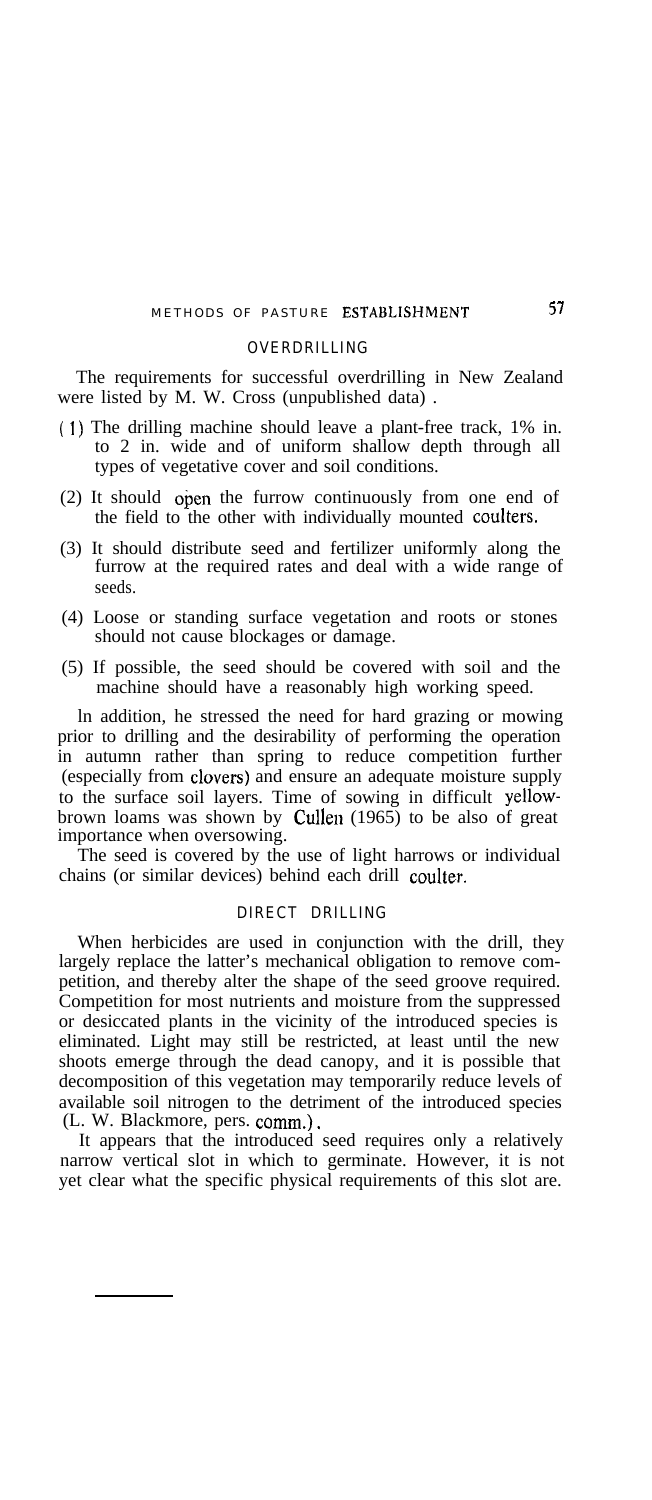# 58 PROCEEDINGS N.Z. GRASSLANDS ASSOCIATION

. . . . .

The extent of localized consolidation, shape and degree of cracking, and loose soil generation have been suggested by Baker (1969) as factors likely to influence root development in this environment, while the extent of closure and shape of the slit, and the presence of a soil flap, may well be the controlling factors in shoot emergence. It is further suggested that the drill and soil features which themselves may govern the above could be: tine shape and pitch, disc type (flat or concave), disc angle (to the horizontal), tilt angle (to the perpendicular), relationship of two or more coulters or types to each other (for any one coulter assembly), speed of travel, soil moisture content, mode of depth and pitch control and trailing arm geometry, soil type, vegetative cover, and time interval between spraying and drilling, Such factors as seed variety, fertility, fertilizer placement and climate will, of course, have major influences as well. All other above listed requirements for overdrilling machines and techniques still apply to these chemically assisted direct drilling practices.

## BROADCASTING SEED

Broadcasting seed. on to chemically treated seedbeds has much to recommend it in comparison with oversowing from the viewpoint of competition, but both are still likely to fall well short of the ideal, or of techniques involving drilling.

#### FED-OFF CROPS

The establishment of pasture by surface seeding, following a fed-off crop such as choumoellier or maize, highlights the need for attention to surface smoothing during the preparation of the initial seedbed, Drilling requirements fall somewhere between those for overdrilling and direct drilling, depending on the abundance of regenerated weeds and the economics of chemical weed control. Crop trash can present problems with drill operation. In these circumstances, the use of disc type drills is to be recommended. Where the technique is required to approach that of overdrilling (because of surface weeds) a dished disc travelling with a slight  $(5^{\circ})$  negative tilt and approximately  $15^{\circ}$  disc angle has given consistently good results, while an arrangement of two flat discs at 10° included angle to each other at their bases and preceded by a third independent vertical flat disc was claimed by Taylor (1969) to be desirable in trashy, but competition-free situations.

 $\alpha = \alpha = 1$